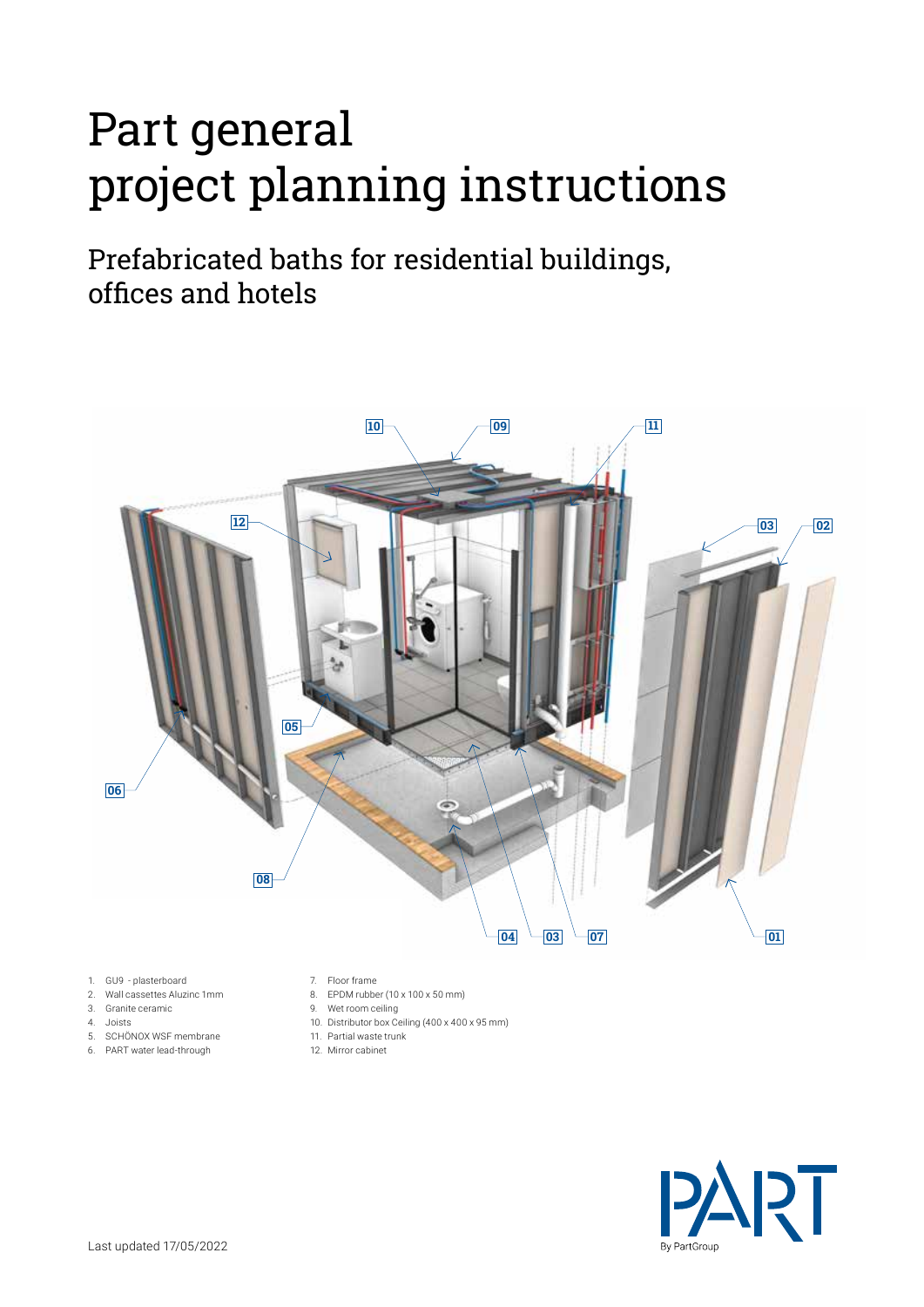### 1 Project planning instructions for prefabricated Part modules

This chapter contains project planning instructions that describe Part's quality-assured design with Part bathroom modules in standard versions.

#### 1.1 Design and positioning bathroom modules

Bathroom modules are based on serial production and the condition that they are all similar within the respective bathroom types. A project will typically have a variation of two to four main types. Mirror image of bathroom types is not a cost driver.

#### 1.1.1 Geometric design

The floor plan of the apartment and the bathroom affects the size of the module. Modules have size limitations with regard to production, transport and logistics.

For normal transport the normal external dimension applies to the module's one side of 2470 mm. It gives an internal measurement of 2330 mm (module wall is 70 mm excl. ceramic surface layer). Any external installations affect the maximum dimensions of the module.

The other side of the module can have a maximum internal measurement of 4160 mm to be produced efficiently. Exceeding these measurements is possible but increases the cost and makes logistics more difficult.

Internal ceiling height is available in two standard heights, 2230 mm and 2300 mm.

The requirements for accessibility are satisfied by the project's architect. Part does not design its own floor plans but adapts the products to the project documentation.

Windows should be avoided to prevent risk of moisture damage.



*Example of floor plan.*

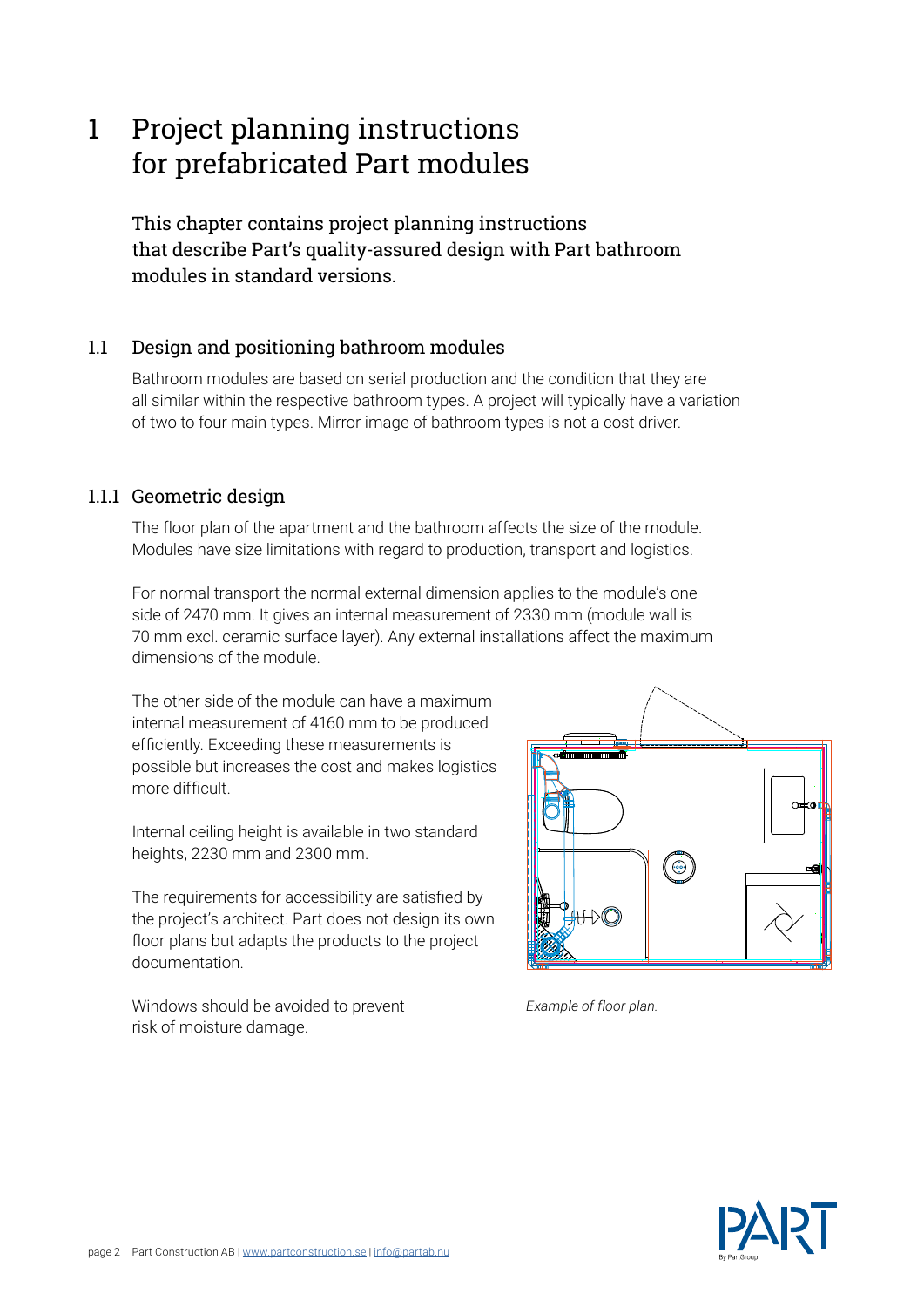#### thickness, 10 mm soundproofing (supplied with delivery) and 10 mm trestling space.

1.1.2 Location in the building

minimal cut-outs in joists.

Part recommends 50 mm adjustment space for lowering around the module.

Normal recommended cut-out for the module is 90 mm. This includes 70 mm floor

The wet room module can be freely positioned in the building with a 30 mm gap to a fixed wall. Waste for WC and shower are best placed towards the utilities shaft. Position of the washbasin and washing machine is secondary. A corner floor drain is recommended for

Part bathroom modules can be fitted with fixed feet from the factory to come up to the height of the joist solution that requires it. For example filigree or flat floor slab.

When positioning against a fixed trunk wall, access to the utilities shaft must be ensured. It is recommended that modules and shaft are positioned in line vertically through the whole building. This allows faster installations and higher degrees of prefabrication with the shaft solutions on the module on delivery. Final positioning of modules must be coordinated with other installations and adapted to the design/production.



#### Assembly/delivery

When the modules arrive at the building site they are wrapped with plastic packaging that permits outdoor storage. Take note that the roofs cannot take the weight of heavy snowfall. For transport, provisional transport feet are installed that are removed after lifting with a crane is started. Take care to note the routing of the waste pipe under the floor when using a forklift.

During intermediate storage of modules these are placed on fixed and flat surfaces to protect the waste pipe routing underneath.

The module arrives marked up with marking tape on two sides of the module. The marking has information such as project name, bathroom type, delivery number, identification number (for example apartment number), and Part's internal identification number.

When lifting with cranes, as few lifts as possible are recommended. CE marked lifting keys are supplied by Part in the first delivery. Use at least a 6 metre 4-part chain or spreader yoke to prevent pressure against the module's walls. Plan the lift, the keys will turn towards the centre so ensure that no external installations can be trapped.

When installing, neoprene rubber (EPDM) blocks are installed in at least five points under the module. One in each corner and one under the door opening. More may be required for large modules or internal corners. These points must be balanced to maintain the fall of the floor in the module. Levelling is ensured by balancing the trestling points on the joists before installing the module.

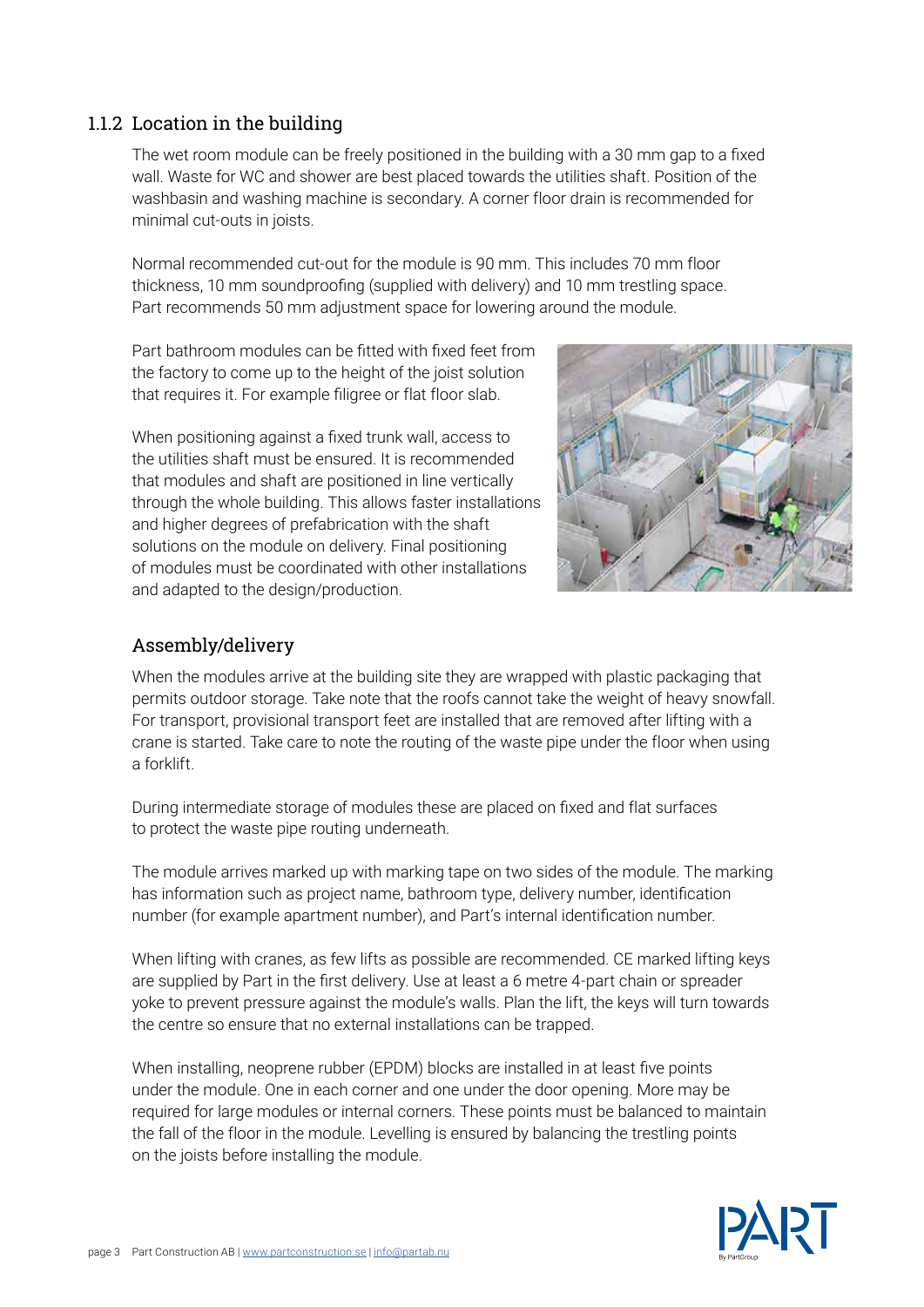#### 1.2 Floor, Walls and roof

#### 1.2.1 Floor

The bathroom module floor is made of reinforced concrete surrounded by a steel profile where the keyholes for the lifting keys are installed in each corner. Water-borne or electric underfloor heating can be chosen for the concrete.

Floor drains used in Part modules are tested and approved in the type approved design.



#### Floor fall

The module is delivered to the building site with the correct fall on the floor according to the applicable regulations.

The sealed layer goes up to the module's sill and meets the requirements for the height difference between the floor drain and the sill.



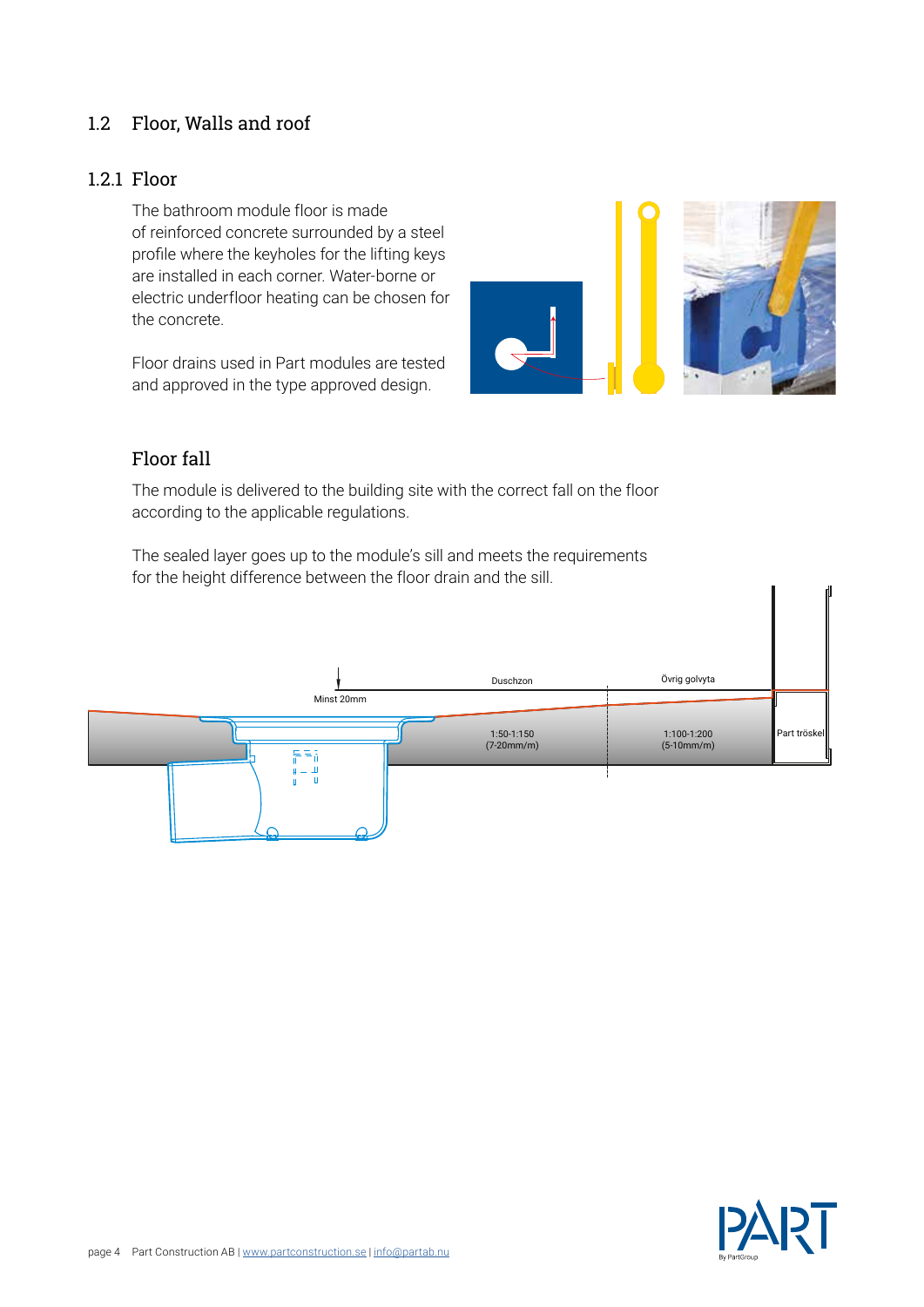#### 1.2.2 Wall

The wall is made up of steel cassettes that are folded for rigidity. The cassette division is project-unique with reference to lead-throughs in the wall.

The cassettes consist of 1 mm aluzinc coated steel panels. A moisture resistant sheet is bonded to the outside of the cassette to give increased stability. The bathroom's inner layer is installed on the inside of the cassette, this is usually granite-ceramic.

Counterholds for heavy interior items are installed locally on the reverse of the wall. Wall construction permits post installation of the interior. Consideration must be taken of pipe routing in the walls. Instructions for post installation are delivered at the same time as the operating and maintenance instructions.

Part modules have stud support that is 70 mm deep excluding the surface layer. Walls that are against the rooms in the apartment are clad on site with one or two layers of plasterboard . The plasterboard can be installed horizontally because the distance between studs varies. In its basic version the design is not rated against fire or noise.



*Wall construction: 1: Moisture resistant sheet 2: Steel cassettes 3: Surface layer*

#### 1.2.3 Roof

The roof of Part modules are made of polyester coated steel panels. The roof also consists of cassettes that are folded for rigidity. The roof is available in a range of different colours. The module's lighting and distribution cabinet are located on the roof. The distribution cabinet distributes water to all the tapping points in the Part module.

The roof has an inset of 35 mm from the outside of the Part module. This means that pipes can be routed into walls over the roof without coming into conflict with any panel cladding.





*Distribution cabinet. Roof seen from above incl. ventilation pipes.*



*NOTE! Do not stand on the roof. The roof is not dimensioned for weight from above, such as heavy snowfall or the weight of a person.*

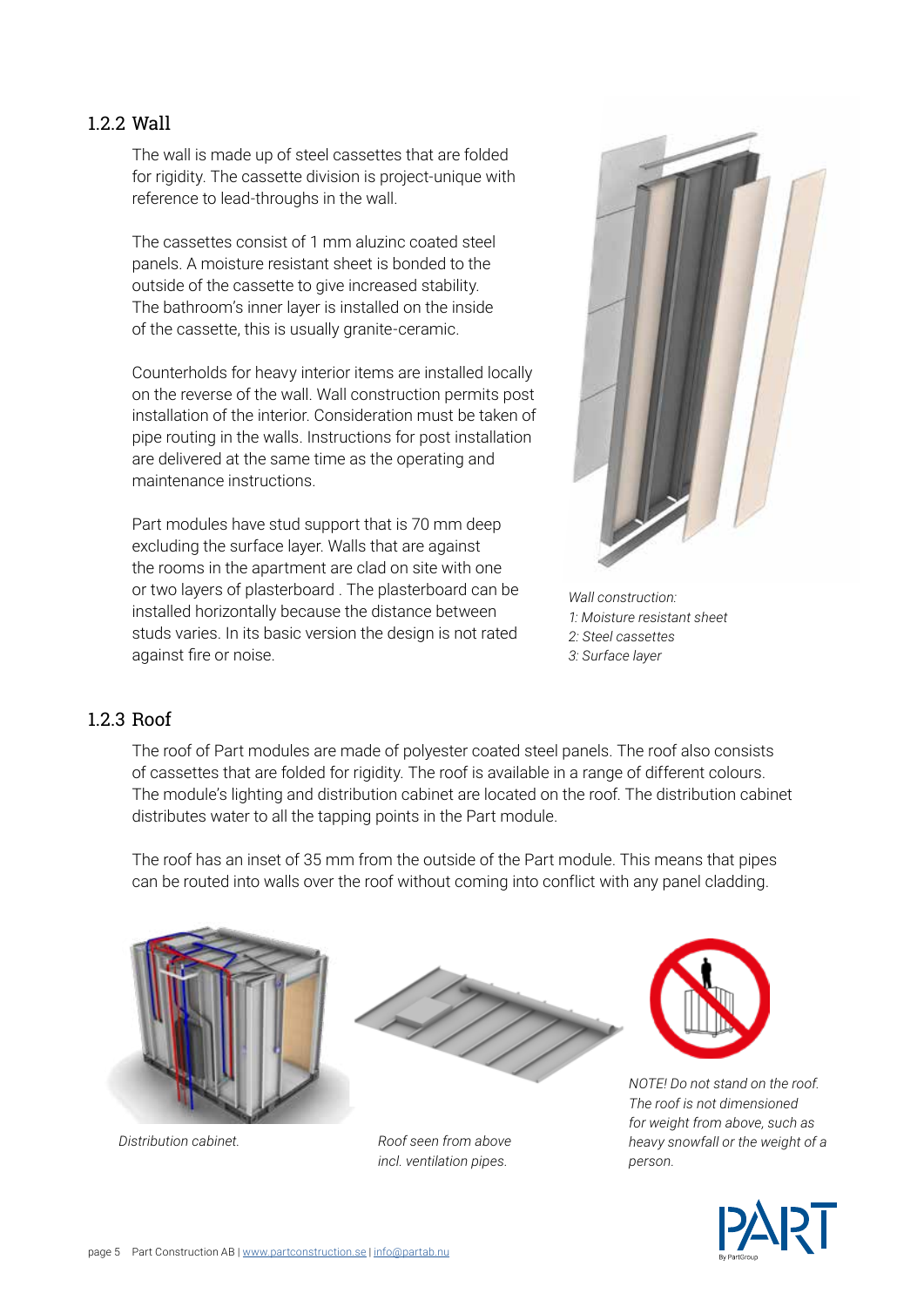3 Technical installations

#### 3.1 Waste water

Part modules are supplied with three to four connection points as standard. Individual project adaptation is possible. In those cases where the waste water from the washing machine passes the washbasin those can be connected together.

The connection points consist of:

- WC (Ø110 mm)
- $\cdot$  Floor drain ( $\varnothing$  75 mm/ $\varnothing$  50 mm)
- Wash basin (Ø50 mm/Ø40 mm)
- Waste funnel washing machine (Ø40 mm)



*Note that the image is general. Specific info applies to each separate project.*





## 2 Quality and Environment

Part's modules are type approved by the independent organisation RISE in Sweden and Sintef in Norway.

Part's modules can be included in a Säker Vatten installation if the correct conditions are met. Approved installation instructions are then produced for the relevant module type. The installer connects the module according to the installation instructions and then provides the certification.

All interior is installed in the Part's factory and the lead-throughs are sealed using RISE approved methods. Instructions for post installation are available.

Lead-throughs for water and sanitation are made using Part's wall angles that are included in the type approval.

All Part modules are supplied with both sealing layers on both floor and walls. Even for small WC modules without a shower.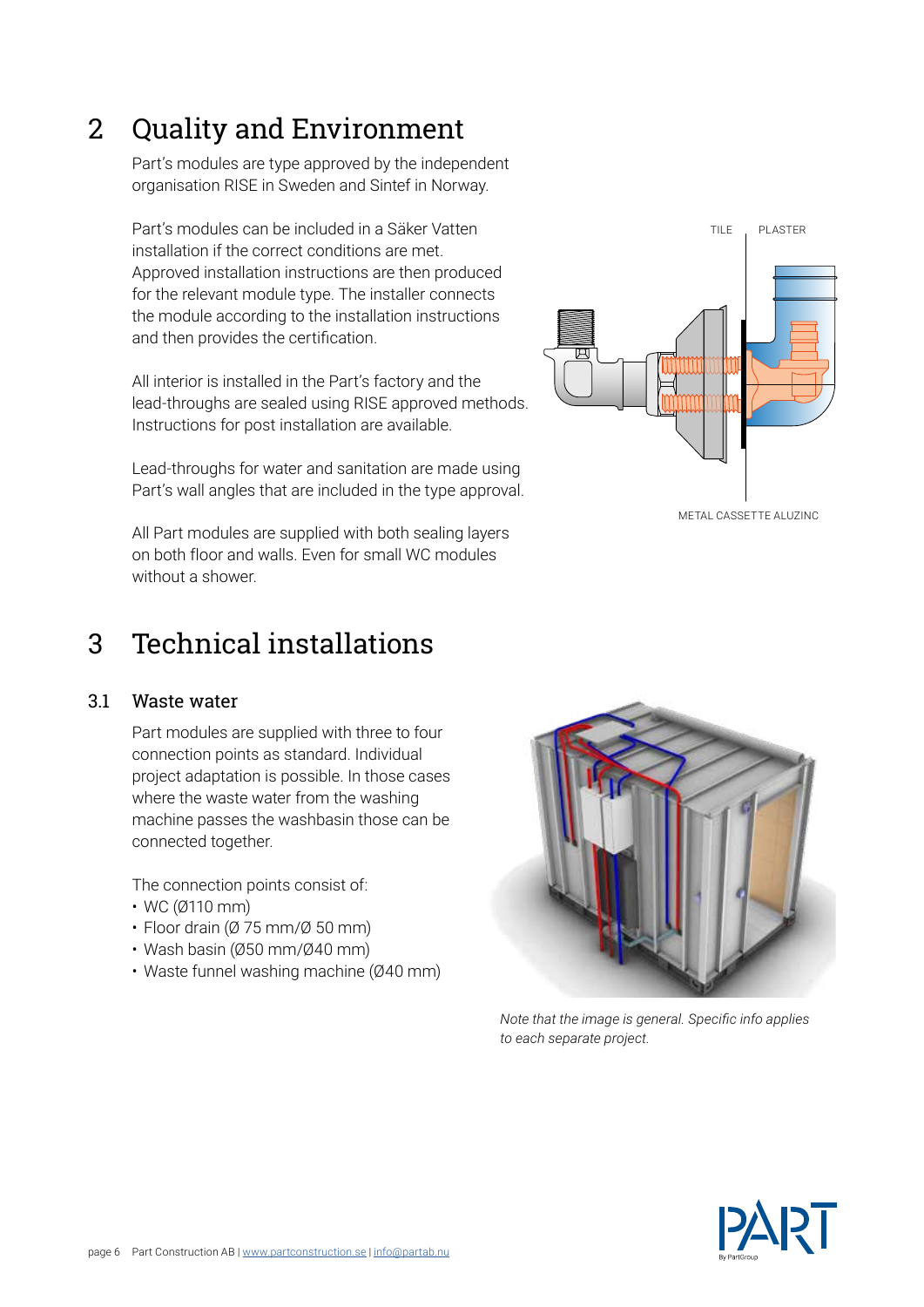#### Wash basin/washing machine

Waste water from the wash basin is drawn through the module wall and does not affect the dimensions of the wall. See image to the right.

#### Floor standing WC

Waste water from a floor standing WC is installed under the module floor and in some cases requires a cut-out in the joists. The cut-out is made as a local groove where the waste water pipe can lie. The cutout height from the bottom edge of the module floor is 140 mm for a Ø110 mm pipe. The width of the groove is generally recommended to be at least 300 mm. Project specific cut-out drawings are submitted at project start by Part.

#### Wall hung WC

Waste water from a wall hung WC comes out at the wall and therefore does not require any cut-outs in the joists.

Wall hung WCs can be supplied in three different versions.

- 1. Internal cistern, which only requires space for Ø110 mm pipe on the outside.
- 2. External cistern with associated cistern protection (leakage indication box outside the cistern). The box outside the cistern protrudes 140 mm out into the shaft. Leakage is led back in behind the WC seat and then runs down the wall to the floor. Inspection and replacement is from the outside.
- 3. Internal flat located box with cistern. Top cover available in ceramic or other material. Allows inspection via top cover. Allows side routing of the drain depending on location.





*Leakage indication box, LI-Box.*

#### Floor drain

The floor drain can be placed in a corner or more centrally in the shower zone. When placing centrally in the shower zone consideration of the floor panel size must be made to prevent cutting too close to the floor drain strainer.

Note that tiles larger than 10x10 in the shower zone must be cut diagonally. This can be avoided by placing the floor drain in the corner, then any tile will work. Part has a type approved solution for positioning floor drains in the corner.



*Part corner drain.*

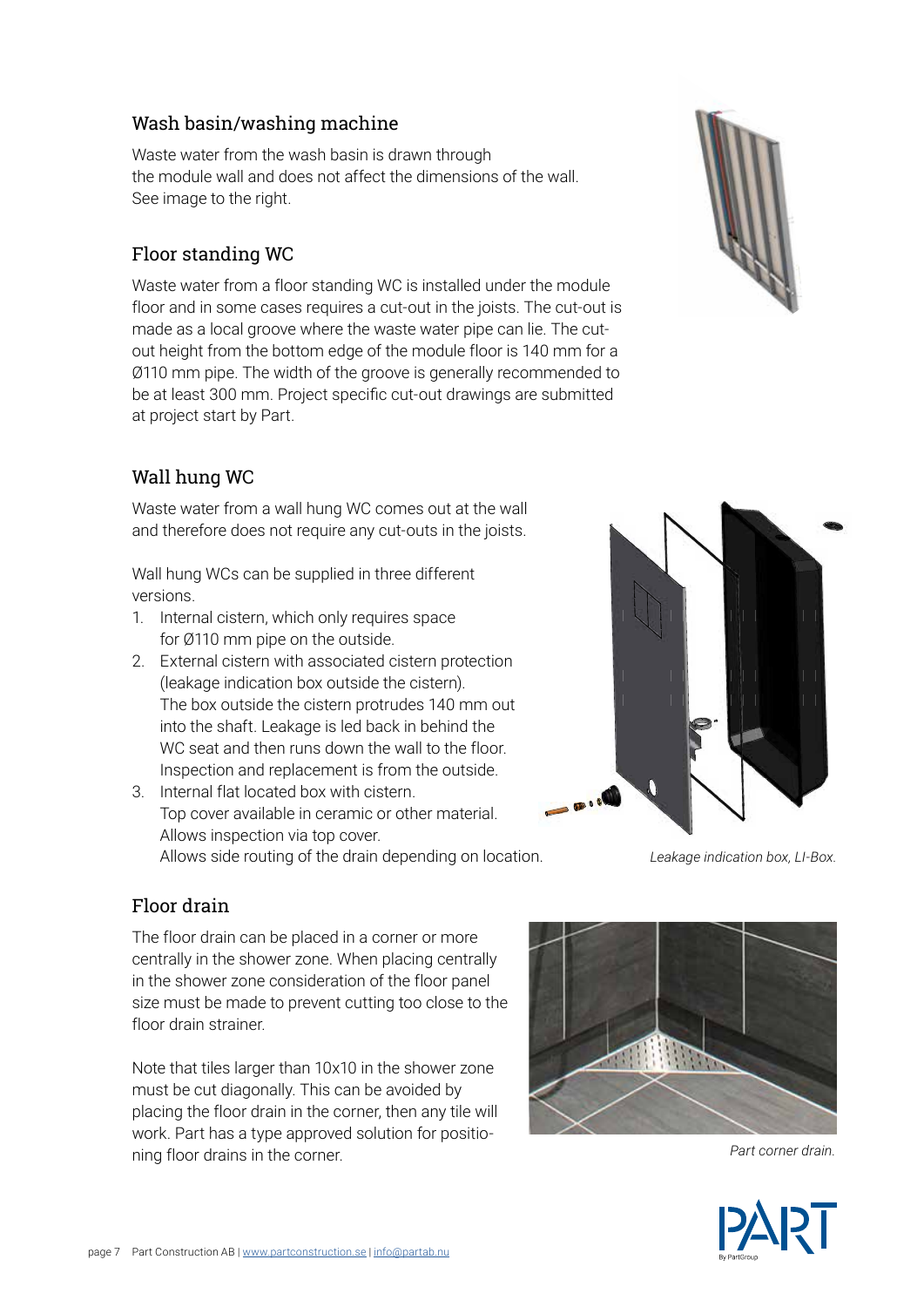#### 3.2 Tap water

Part module is type approved and equipped with LK's system for tap water installations. In standard form a Part module is supplied via a distributor cabinet placed in the roof.

On the module, two incoming feeds Ø20 mm (CW+HW) hang from the distribution cabinet down the shaft wall for connection to the trunks. Separate distribution cabinet or shaft base with inspection hatch must then be installed at the connections.

In the distribution cabinet on a Part module there is also space for preparations or installation of a water meter. Part does not install any supplied water meters but can supply and install them if desired. A nearby kitchen can also be supplied from the distribution cabinet via pre-installed Ø16 mm pipes that are supplied on the module to specified lengths (max. length 15 m).

#### Alternative solutions for standard version:



1. Double distribution cabinets in the roof (CW/HW) prepared to route joint-free trunks (max. Ø25 mm) between floors. More flexible pipes of the PE-X type with empty drain pipe RiR are installed between floors.



2. Trunk cabinet installed on the wall of the module, inspection hatch can be positioned against the inside of the module or against adiacent rooms.

> The distribution cabinet on the roof of the module is fed from the trunk cabinet. The trunk cabinet can also be supplemented with telescopic trunks (extendable trunks between floor levels). These vertical trunks are created using LK-Pal universal pipes.

The telescopic function reduces the installation time significantly but still makes demands of the vertical shaft through the whole building.



3. Shaft base with leakage indication supplied and prepared for installation by Part on the module. Adapted project specifically.

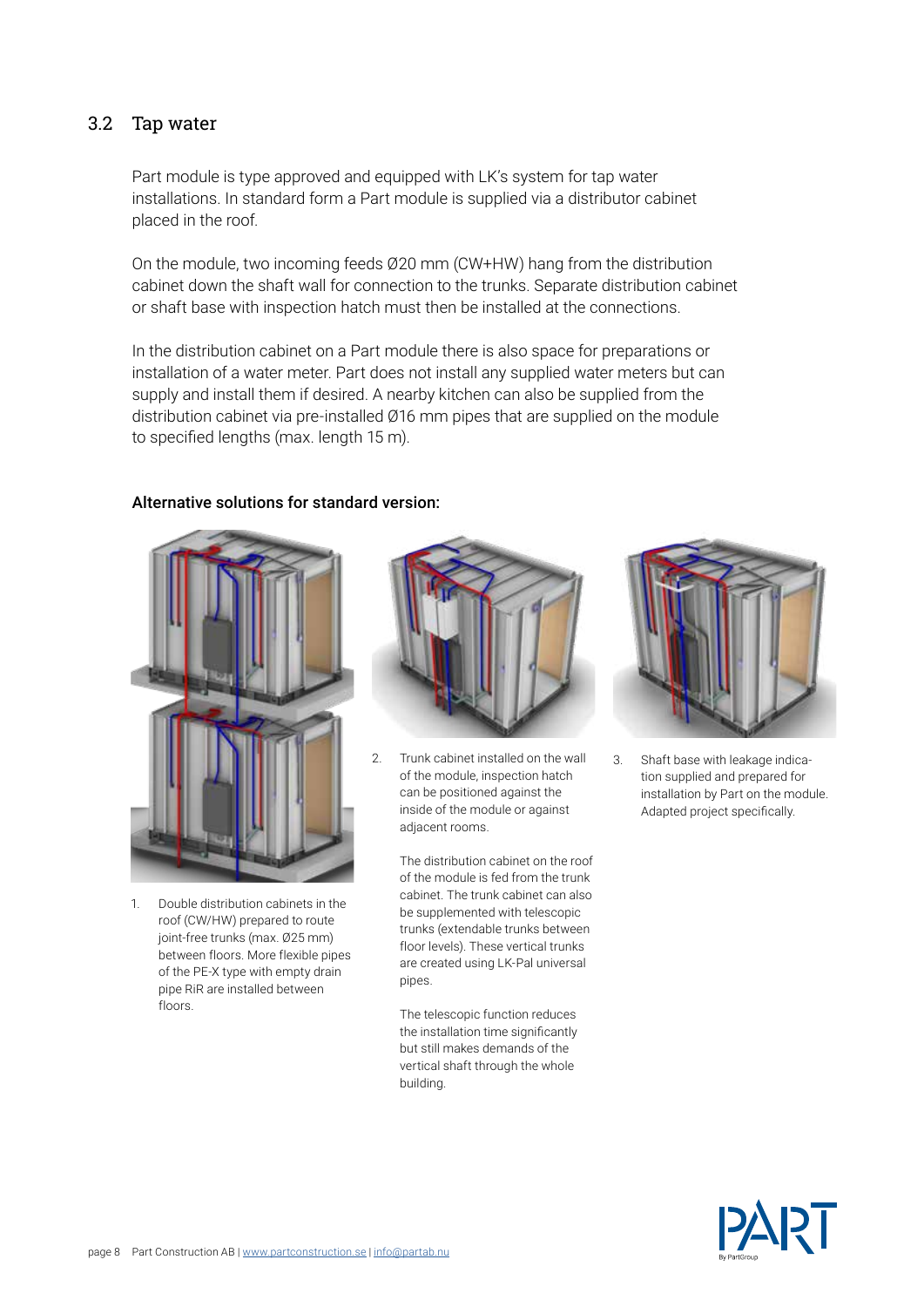#### 3.3 Heating

The module can be equipped with waterborne or electric underfloor heating. Heating loops in the floor are cast into the concrete during manufacture. Part indicates where the loops are placed on drawings. The module can be equipped with radiator or towel rail.

#### Water-borne underfloor heating

Water-borne underfloor heating uses LK 12x2.0 PE-RT. These are supplied with a 2 m loop that is secured to the module wall in the standard version.



The module can be equipped with a thermostat and distribution/control of the underfloor heating In the bathroom. The module can be equipped with distributors that cover the whole apartment.

#### Electric underfloor heating

For electric underfloor heating the power output of the loops can be adapted to the project requirements. The heating is usually controlled using an electric thermostat on the wall.

The module's electric underfloor heating can be included in the residence's common system for control. The sensor cable is prepared for installation by a cast empty pipe. If Part supplies the thermostat, the sensor cable is installed at the factory.

#### Radiator

The module can be supplied with a wall radiator. Normally the radiator is supplied with a connector and thermostat at the factory. Flow/return is carried out using LK 12x2.0 PE-RT. These are supplied with a 2 m loop that is secured to the module wall in the standard version. Connected on-site to the residence's heating system.

#### Electric towel rail

The module can be supplied with an electric towel rail. Normally equipped with a thermostat.

#### Water-borne towel rail

The module can be equipped with a water-borne towel rail. Flow/return is carried out using LK 12x2.0 PE-RT. These are supplied with a 2 m loop that is secured to the module wall in the standard version. Connected on-site to the residence's heating system.

#### Heating distribution

The module can be fitted with all types of cabinet for distribution to the apartment.

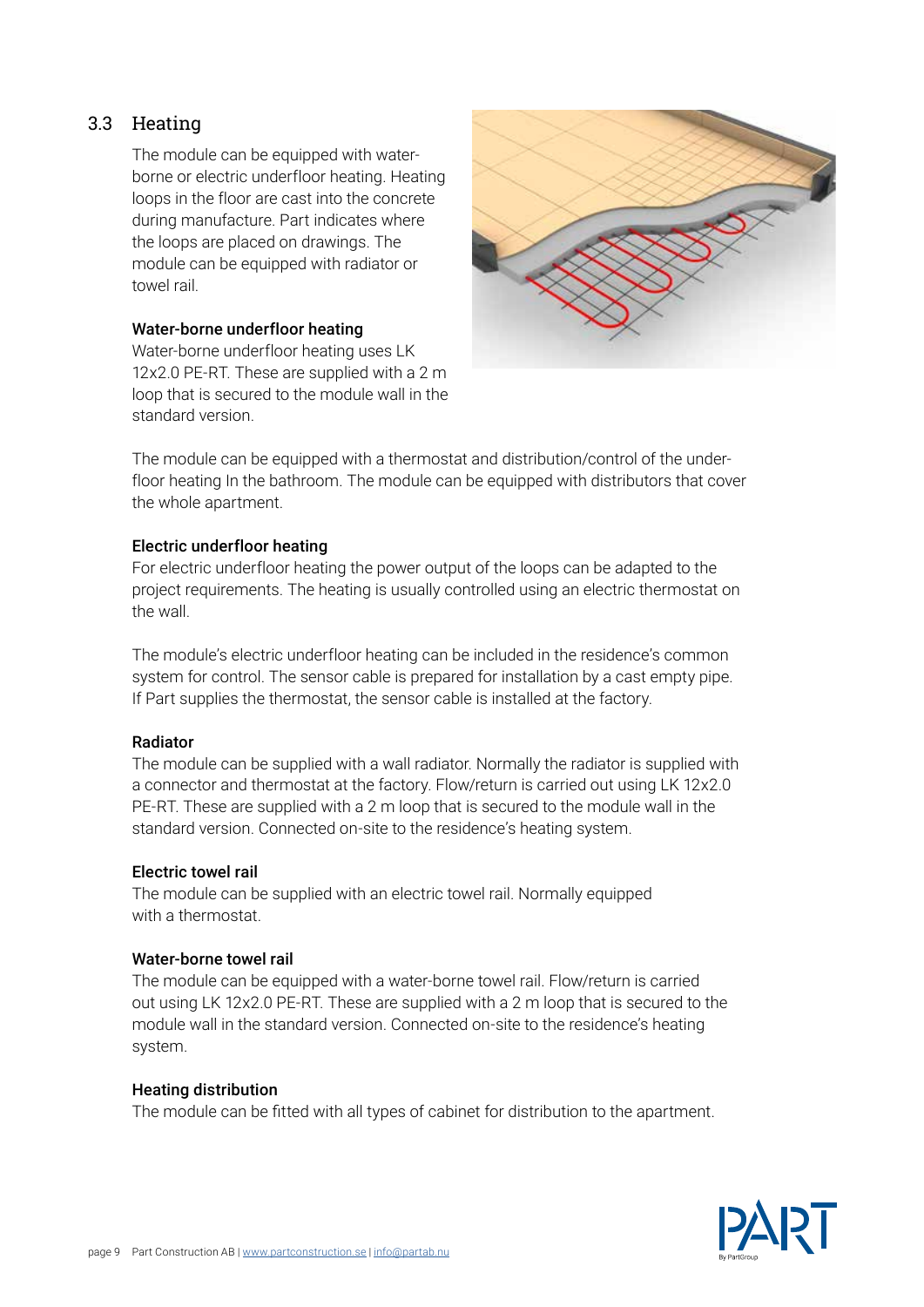#### 3.4 Electrical

The module's electrical wiring is pre-routed from the factory and connected to Wago clamps in the terminal boxes located approx. 2.1 m above the completed floor on the handle side of the door wall in standard form. The location of terminal boxes can be adjusted as necessary. Electricity in the module is divided between up to three separate phases depending on which installations the module is to be prepared for.

#### Marking:

- 1. Washing machine (TM)
- 2. Tumble dryer (TT)
- 3. Other electrical (ÖVR)

The phases are connected to three separate terminal boxes for clarity.

The module is earthed and the earth cable can be inspected in the distribution cabinet on the roof. The installations are checked at the factory and measurement protocols are supplied with the operating and maintenance instructions.



#### Electrical/media control box

Part modules can be supplemented with an electrical and/or media control box installed on delivery. The control box fittings can be adapted for the unique requirements of the project. Control boxes that Part supplies have dimensions adapted for the module's design. For 1-layer plasterboard the control box bottom box has a frame. For 2-layer plasterboard no frame is required and the protrusion from the wall is less.

Note that interest in control boxes should be made at an early stage because these have a long delivery time.

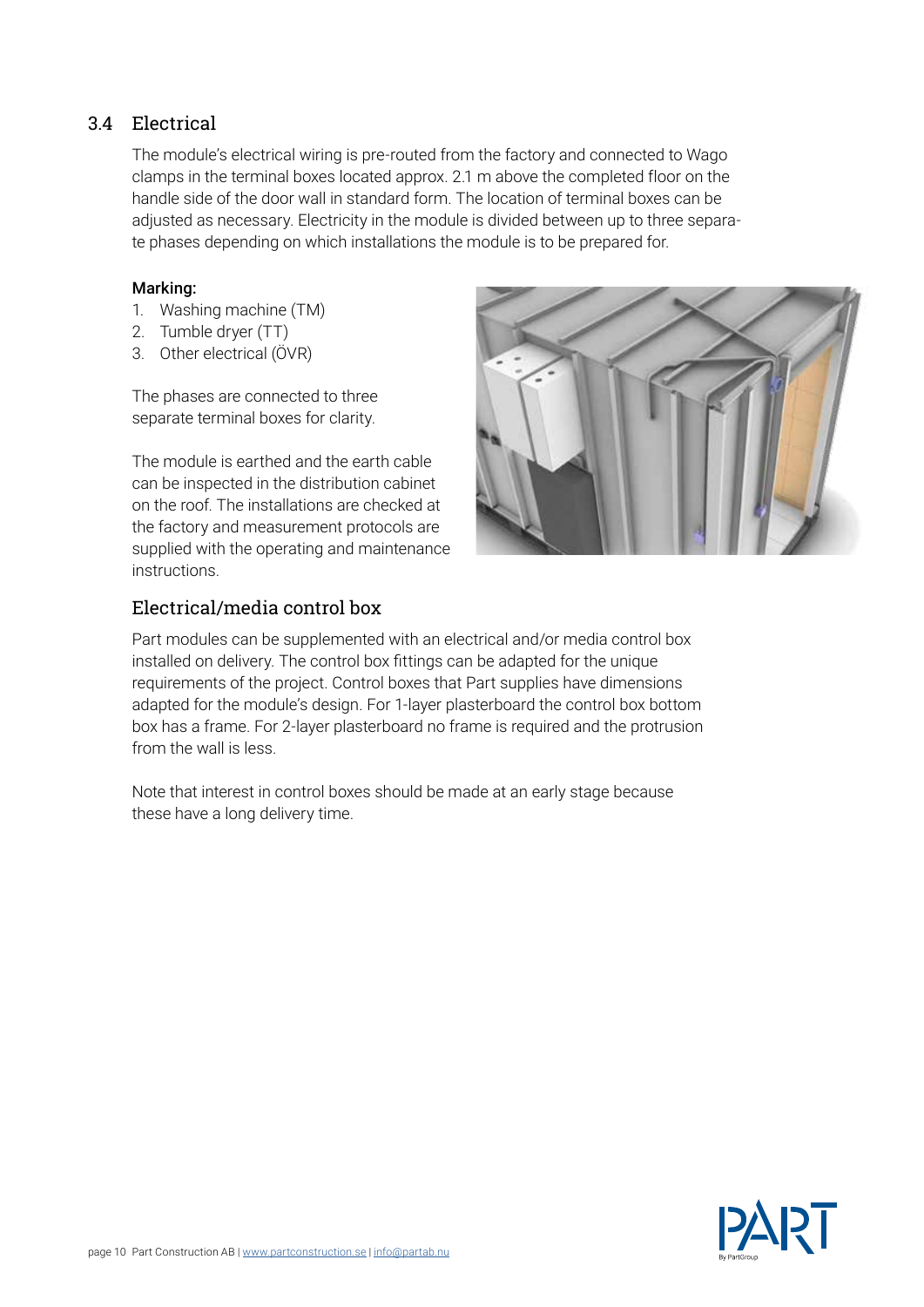#### 3.5 Ventilation

In standard form the module is supplied with a pre-installed frame for connection of the ventilation duct on the roof. The accompanying device is supplied loose in the module to reduce the chance of damage during transport. The connection point can be located on either the walls or roof and positioning must be coordinated.

The module can also be supplied with pre-routed ventilation on the roof or the walls. Ventilation can be supplemented with a silencer, cleaning hatch, fire hatch and inspection hatch in the module roof.



#### 3.6 Shaft solutions

A bathroom module with an integrated shaft solution simplifies and shortens the building time significantly. Supplement with a pre-installed and integrated trunk system for air, water and waste. The trunks are integrated in the bathroom module in the factory, and can be easily joined together between the floor levels at the building site.

**Telescopic trunks** (sliding tap water trunks) are pre-installed on Part modules, ready to slide either to the floor above or the floor below. All joints are placed in a distribution cabinet supplied by Part, where the module's water supply is already connected. Any kitchen pipes or pipes to extra WCs can be fed via the module's distribution cabinet on the roof.

**Straight trunk pipes** are pre-installed on the Part module and need to be supplemented with joints between the floor levels.

Partial trunk refers to that part of the waste water trunk that are delivered pre-installed on Part modules. All connection points from the module are then connected to the vertical section of the waste water trunk. The partial trunk can be supplemented with parts to connect other modules between floor levels.

Ventilation shaft means pre-installed ventilation ducts in the module's walls. The ducts are available in any size with or without insulation.